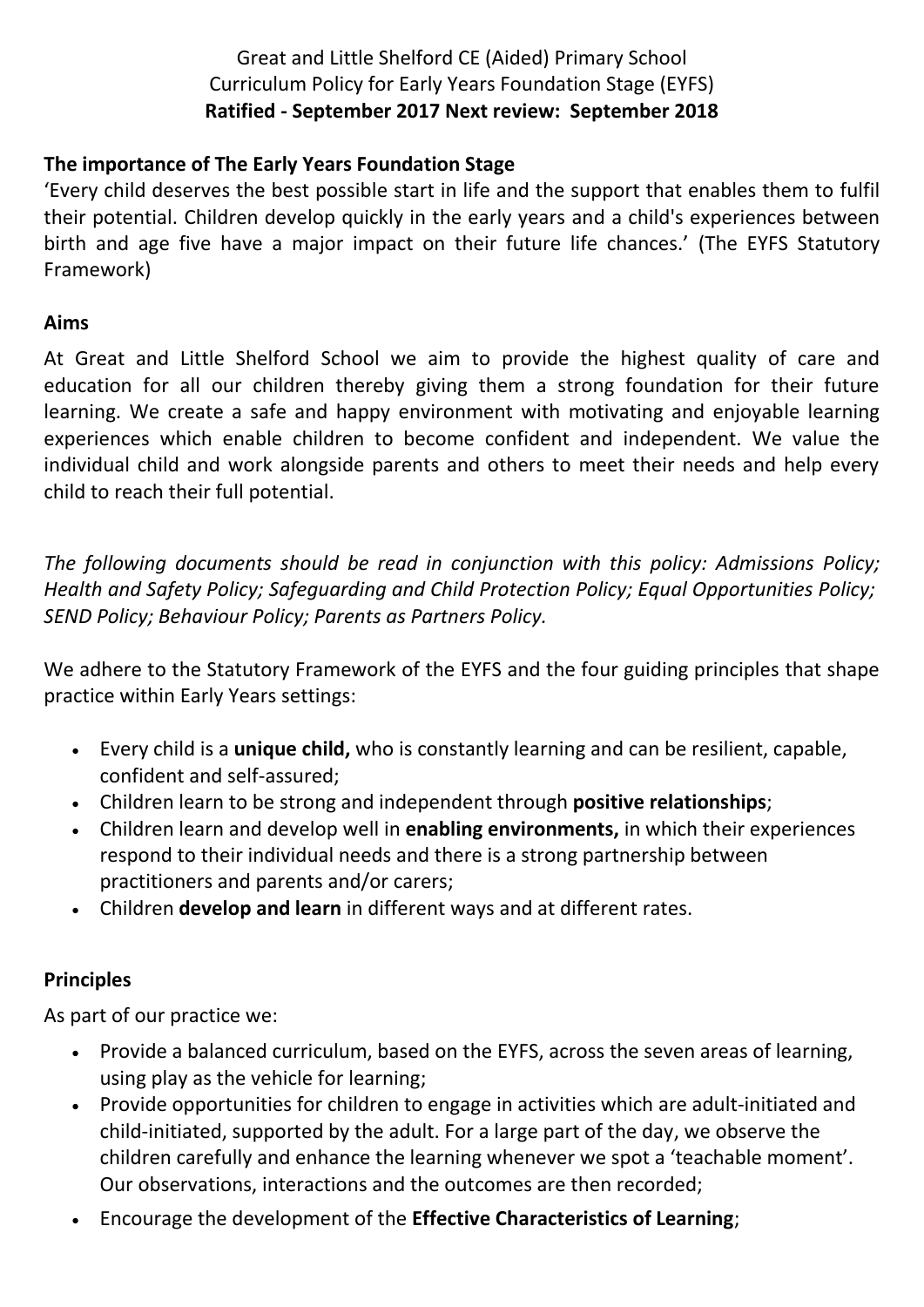- Encourage high levels of **well-being** and **involvement** in activities;
- Promote equality of opportunity and anti-discriminatory practice. We provide early intervention for those children who require additional support;
- Work in partnership with parents and within the wider context;
- Provide an enabling, secure and safe learning environment indoors and out (both physical and emotional). Children are then able to use their natural desire to explore and learn, supported by the practitioners.

# **The Seven Areas of Learning**

All the seven areas of learning and development are important and inter-connected.

Three areas are particularly crucial for building children's capacity to learn, form relationships and thrive.

These three areas are the **prime** areas:

- **Communication and Language**
- **Physical Development**
- **Personal, Social and Emotional Development**

Children are also supported through the four **specific** areas, through which the three prime areas are strengthened and applied.

The **specific** areas are:

- **Literacy**
- **Mathematics**
- **Understanding the World**
- **Expressive Arts and Design**

# **The Characteristics of Effective Learning**.

'The ways in which the child engages with other people and their environment – playing and exploring, active learning, and creating and thinking critically – underpin learning and development across all areas and support the child to remain an effective and motivated learner.' From "Development Matters in the Early Years Foundation Stage."

**The Leuven scale for emotional well-being and involvement** as developed under the supervision of Professor Ferre Laevers.

The scale has five levels (see appendix A). Level 5 is high level involvement and well-being. Level 5 involvement is characterised by the child showing continuous and intense activity with concentration, creativity, energy and persistence. Deep level learning, with many parts of the brain "lit up", is known to occur when children operate at this level of involvement. Level 5 well-being is characterised by the child looking happy, energetic, relaxed, self-confident and self-assured.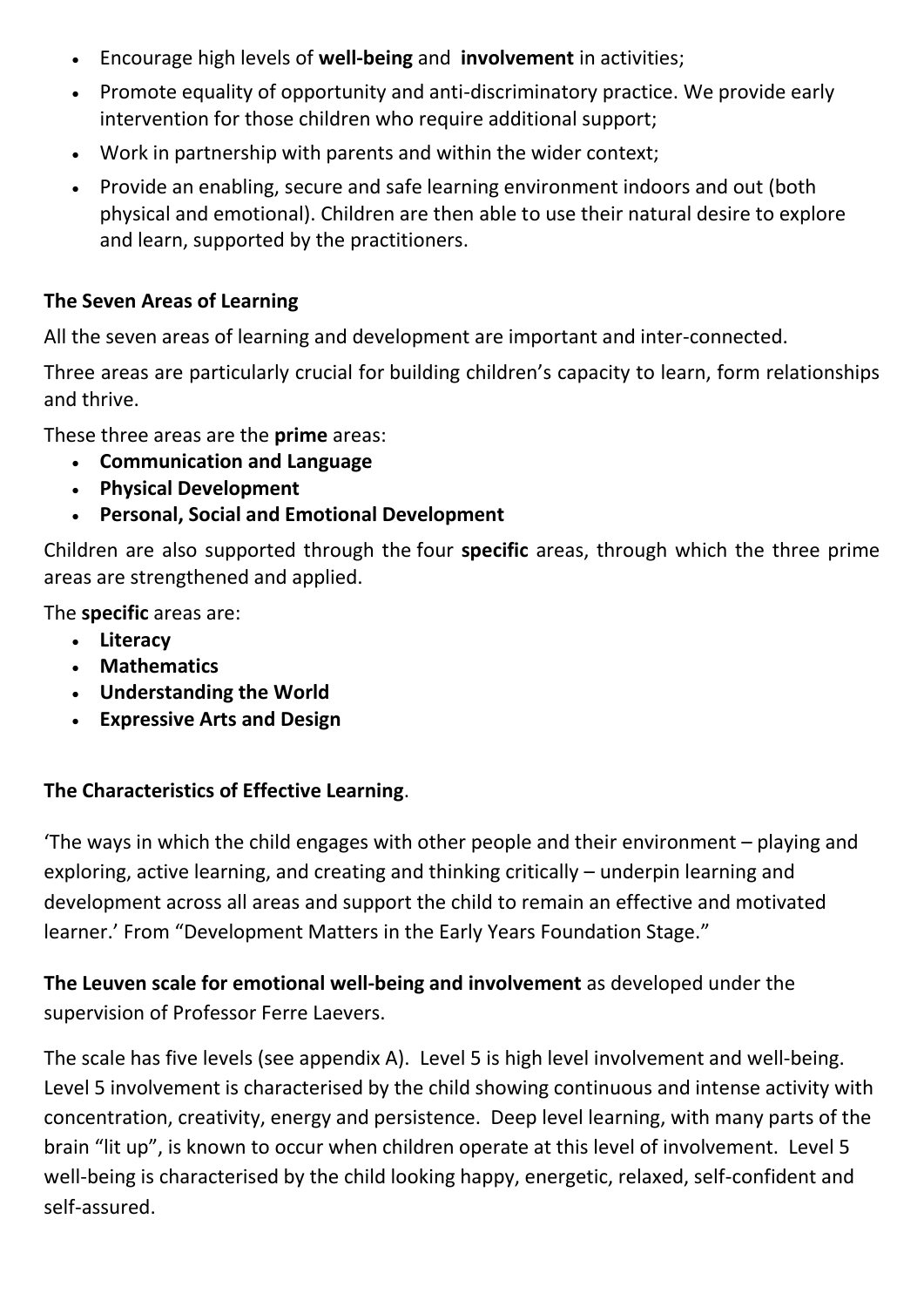## **Topics**

We offer stimulation in the form of half termly topics. However, these are starting points and remain flexible for unplanned learning opportunities or children's responses.

### **Observation and Assessment**

We record our observations in a variety of ways, including the use of The Early Excellence Tracking and Documentation System. All practitioners are encouraged to contribute and discussions take place to confirm judgements. Observations and evidence of children's achievements are collated in their own personal learning journey, which are shared with parents on a termly basis. During the Autumn and Spring terms, parents are invited to attend a parent consultation. During this consultation a short report is issued, which outlines the children's progress against the Early Excellence Tracking Statements. The children's 'next steps' are also shared.

Within the final term, we provide the parents with an overview of their child's development against each of the Early Learning Goals and an overview of the way in which they are learning.

#### **Safety**

Children's safety and welfare is paramount. We create a safe and secure environment and provide a curriculum which teaches children how to be safe, make choices and assess risks. We have stringent policies, procedures and documents in place to ensure children's safety.

We promote the good health of the children in our care in numerous ways, including the provision of nutritious food and by following set procedures when children become ill or have an accident.

Please see our separate policy documents on Health and Safety, Safeguarding and Child Protection, Basic Food Hygiene, Nut Allergy; First Aid.

### Telephone Calls/Mobile phone/Camera/Video Recorder usage policy

To ensure the safety and welfare of children in our care we operate this policy which stipulates that personal mobile phones, cameras and video recorders cannot be used to take pictures on the school premises or when on outings. ONLY school cameras can be used for this. Photographs and recordings can only be transferred to, and stored on a school computer. We will ensure that parents are not allowed to use their mobile to take photos on the school premises.

### **Inclusion**

At Great and Little Shelford School we value all our children as individuals, irrespective of their ethnicity, culture, religion, home language, background, ability or gender. We plan a curriculum that meets the needs of the individual child and supports them at their own pace so that most of our children achieve and even exceed the Early Learning Goals. We strongly believe that early identification of children with additional needs is crucial in enabling us to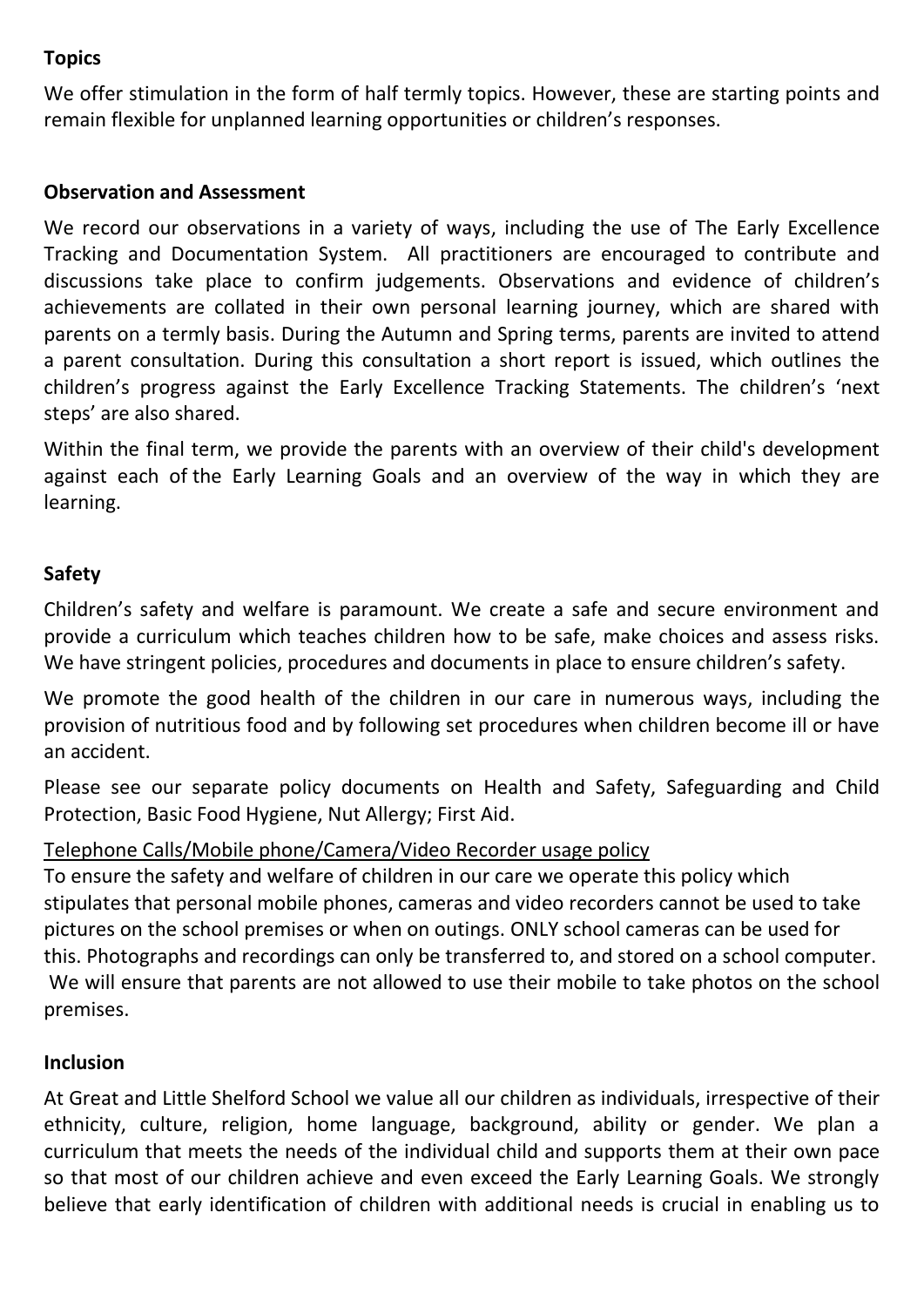give the child the support that they need and in doing so, work closely with parents and outside agencies. See our separate SEND policy

## **Parents as Partners and the wider context**

We strive to create and maintain partnership with parents and carers as we recognise that together, we can have a significant impact on a child's learning. We welcome and actively encourage parents to participate confidently in their child's education and care in numerous ways – see our Volunteer Helpers policy.

Working with other services and organisations is integral to our practice in order to meet the needs of our children. At times we may need to share information with other professionals to provide the best support possible.

We draw on our links with the community to enrich children's experiences by taking them on outings and inviting members of the community into our setting.

## **Transitions**

Transitions are carefully planned for and time is given to ensure continuity of learning. At any transition, we acknowledge the child's needs and establish effective partnerships with those involved with the child and other settings, including playgroups, nurseries and childminders. Children attend introductory sessions to develop familiarity with the setting and practitioners. In addition, children attending the on-site playgroup, visit the setting in small groups during the Summer Term.

In the final term, the Year 1 teacher will meet with the Reception Class teachers and discuss each child's development against the Early Learning Goals in order to support a smooth transition to Year 1. This discussion helps the Year 1 teacher to plan an effective, responsive and appropriate curriculum that will meet the needs of all children.

Policy Last Updated: SJ/AE September 2017